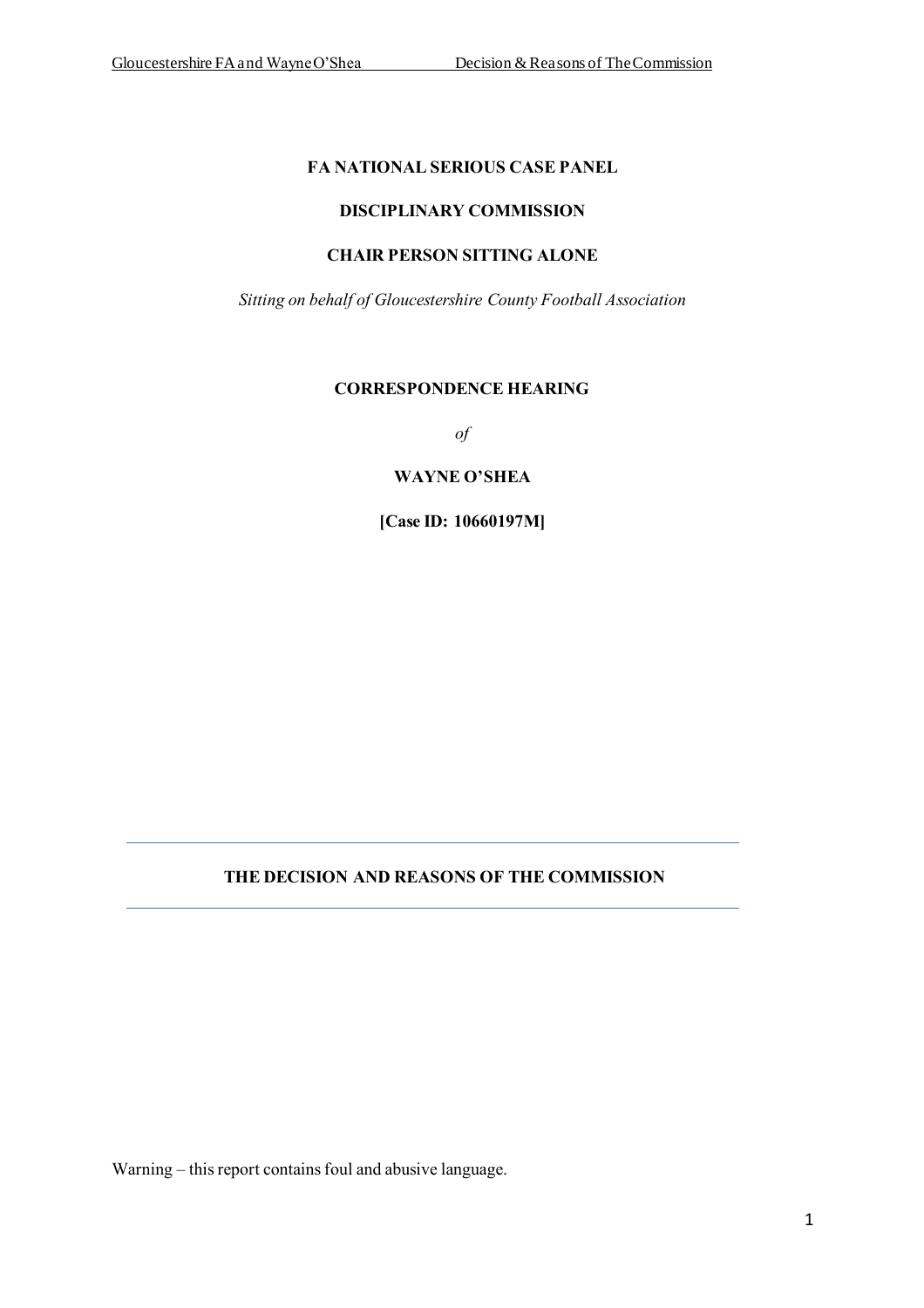| <b>Content</b>                  | Page           | Paragraphs |
|---------------------------------|----------------|------------|
| Introduction<br>1.              | $\overline{2}$ | $1 - 3$    |
| The Charge<br>2.                | $2 - 3$        | $4 - 5$    |
| The Reply<br>3.                 | 3              | 8          |
| 4. The Commission               | 3              | 9          |
| 5. The Hearing & Evidence       | $3 - 4$        | $10 - 15$  |
| 6. Standard of Proof            | $\overline{4}$ | 16         |
| 7. The Findings & Decision      | $5 - 6$        | $17 - 23$  |
| 8. Previous Disciplinary Record | 6              | 24         |
| Mitigation<br>9.                | 6              | 25         |
| 10. The Sanction                | $7 - 8$        | 26-32      |

## **Introduction**

- 1. On 9th January 2022 Cheltenham CS Youth U16 Yellows played Bishops Cleeve Colts Youth U16 Colts in a Cheltenham Youth League U16 Division One fixture, collectively called the "match".
- 2. Gloucestershire County Football Association ("Gloucester FA") received a report of an allegation of threatening behaviour against the Match Official following the match.
- 3. Gloucestershire FA investigated the reported incident.

# **The Charge**

4. On 12<sup>th</sup> January 2022 Gloucestershire FA charged Wayne O'Shea ("the Participant") as a Club Official of Cheltenham CS Youth:

> With misconduct for a breach of FA Rule E3.1 – Improper conduct against a Match Official including threatening and/or abusive language/behaviour.

 It was alleged that the Participant continued improper conduct towards the Referee during and after the match. Contrary to FA Rule E3.1.

- 5. The relevant section of FA Rule E3.1 states: 1
	- *E3.1 A Participant shall at all times act in the best interests of the game and shall not act*

<sup>1</sup> Page 124 of the FA Handbook 2021/2022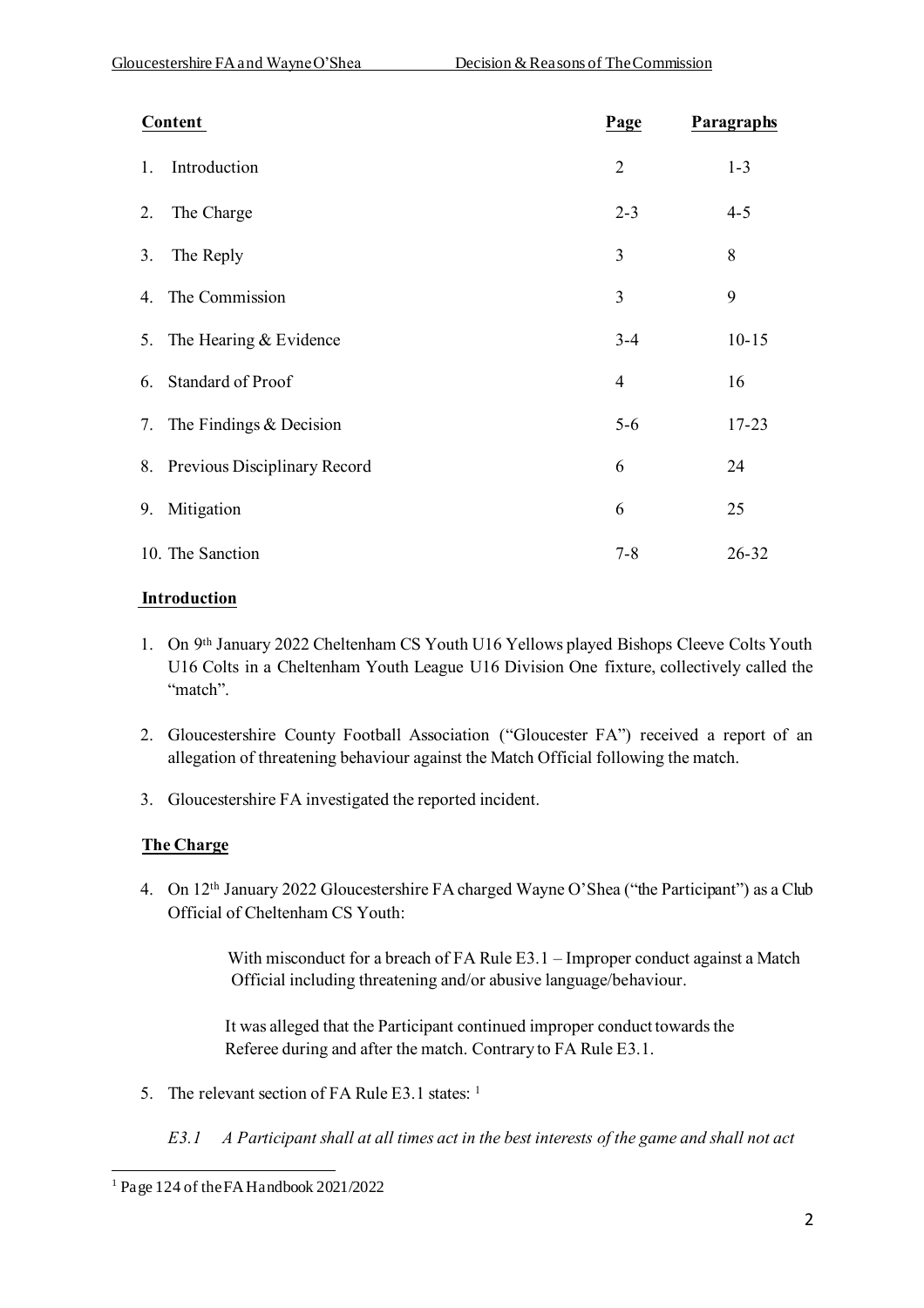*in any manner which is improper or brings the game into disrepute or use any one, or a combination of, violent conduct, serious foul play, threatening, abusive, indecent or insulting words or behaviour.*

- 6. Gloucestershire FA included with the charge letter the evidence that it intended to rely on in this case.
- 7. The Club was required to respond to its charge by 26th January 2022.

## **The Reply**

8. The reply from the Club was received on 15th January 2022 and was "*Accept – Correspondence".*

### **The Commission**

9. The Football Association ("The FA") appointed me, Ian R. Stephenson, as a Chair Person Member of the Football Association National Serious Case Panel, to this Discipline Commission, as the Chair Person Sitting Alone to adjudicate in this case.

### **The Hearing & Evidence**

- 10. I adjudicated this case on 22nd January 2022 as a Correspondence Hearing ("the Hearing").
- 11. I had received and read the bundle of documents prior to the Hearing.
- 12. The following is a summary of the principal submissions provided to me. It does not purport to contain reference to all the points made, however the absence in these reasons of any particular point, or submission, should not imply that I did not take such point, or submission, into consideration when I determined the matter. For the avoidance of doubt, I have carefully considered all of the evidence and materials furnished with regard to this case.
- 13. The following evidence was provided in the case bundle:

An extraordinary report submitted by James West, dated 9th January 2022.

James West was the Referee on the fixture. He states, and I quote:

*"After I dismissed Declan O'Shea for a second caution, Wayne O'Shea stepped onto the pitch and said 'Fuck off, you're a fucking bully ref' and then said 'you're a fucking joke ref'. I proceeded to dismiss Wayne O'Shea for using offensive, insulting or abusive language and/or gestures.*

*After I had dismissed Wayne O'Shea for using offensive, insulting or abusive language and/or gestures he then proceeded to say 'you're a fucking bully ref, every game, you're a fucking joke'. Wayne O'Shea then proceeded to say 'I'll see you over there after the game ref' and pointed to an empty area of the field. I can only assume this was said as a threat of physical violence. I then have had to ask Wayne O'Shea to leave the pitch 3 times before he did. As he*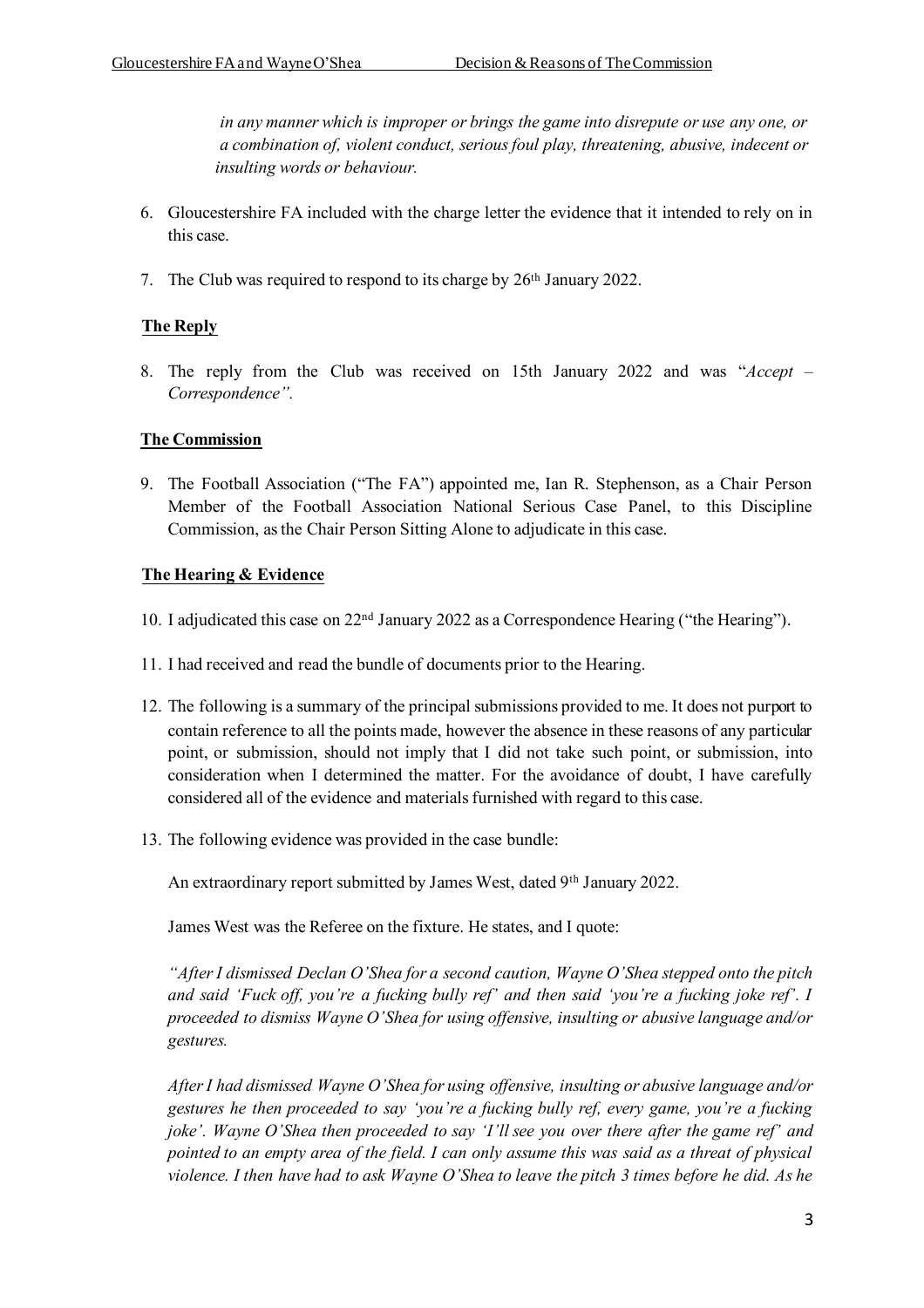*walked off, he put his middle finger up at me and shouted that 'I'm a fucking joke'. After the game, I was walking back towards the car park and Wayne O'Shea was walking in front of me. He then stopped walking, so that I would walk past him. Once I had walked past him, he closely walked behind me back towards the car park. Although he didn't say anything to me, I can only assume he was walking so close behind me in an attempt to further intimidate me".*

14. An apparent email, no date or time, from Paul White on behalf of Civil Service Committee, which states, and I quote:

*" Hi All*

*Please see Civil Service Committee's actions to Wayne's behaviour at our under 16's match below.*

*I have been in contact with the ref James and apologised and told him we would be taking action and hopefully it would not put him off doing future games at the Civil Service.*

*He was very understanding that we would not tolerate this and said he was fine with future games".........*

*From Civil Service Committee*

*Firstly as a club we would like to apologise to the referee and the league for the unacceptable behaviour at our U16 match on Sunday. Our Committee has urgently discussed this incident yesterday and the action we will be taking is as follows.*

*We will be removing Wayne from any involvement with the club both on Saturday and Sunday football until the end of this season. Any involvement in the club after this time will be reliant on any change in Wayne's Behaviour and taking courses provided by the GFA. He will not be asked to be involved if these conditions are not met and even then we might not wish to appoint him in any position.*

*We will also advise that he does not spectate at any games for the rest of the season, although you will appreciate how difficult this can be to police especially on away grounds. I expect any GFA suspension may help in this matter. If there is any repeat of this behaviour then we will seek to get Wayne banned by the Civil Service Club from the grounds. We hope this meets the league approval and can assure you we do not accept this kind of behaviour.*

*Our Chairman will be happy to discuss with you if you have anything else or any questions".*

15. That concluded relevant evidence in this case.

## **Standard of Proof**

16. The applicable standard of proof required for this case is the civil standard of the balance of probability. This standard means, I would be satisfied that an event occurred if I considered that, on the evidence, it was more likely than not to have happened.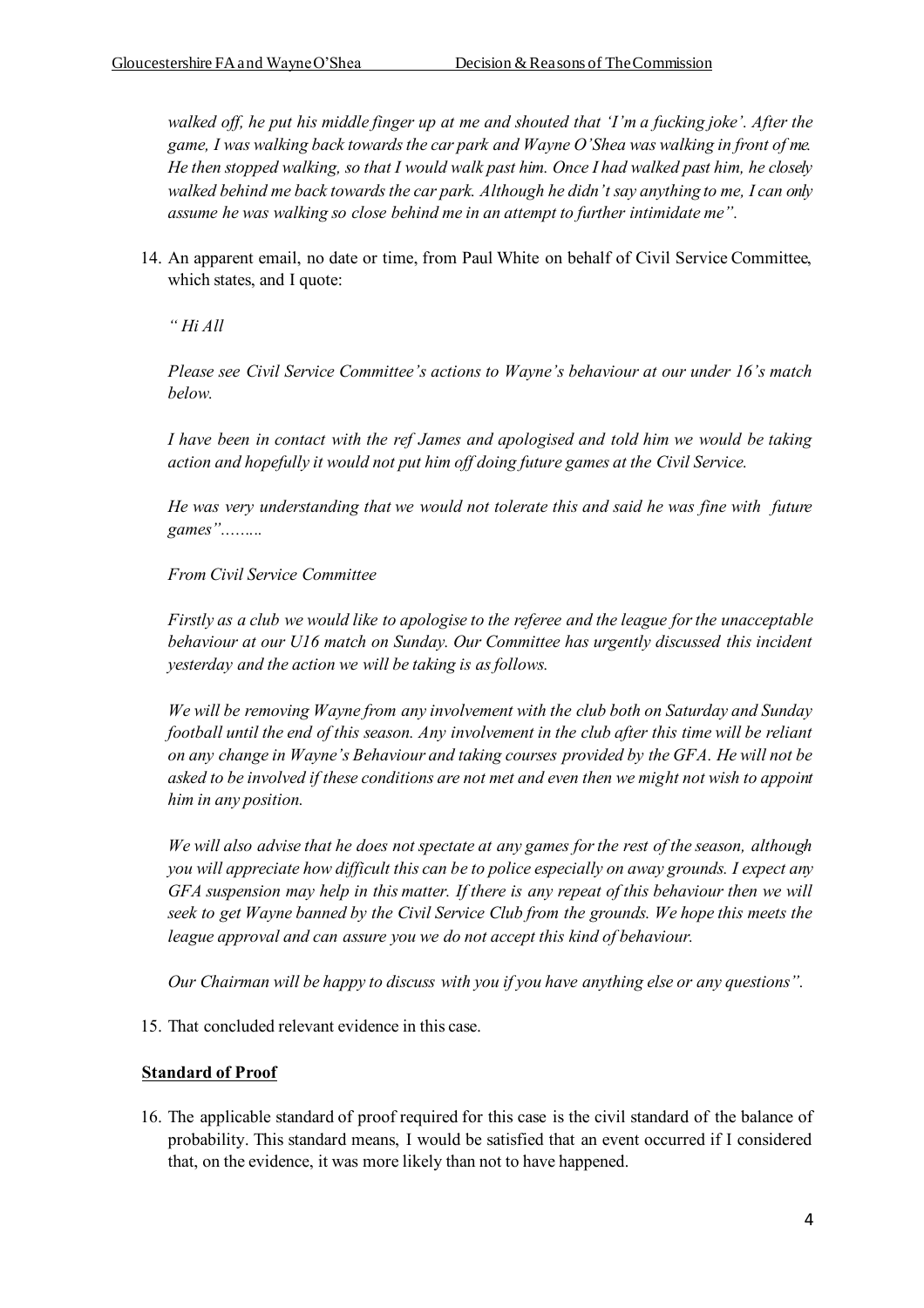## **The Findings & Decision**

- 17. The Commission reminded itself that the burden of proving a charge falls upon the County FA, in this case the Gloucestershire FA.
- 18. In a Commission such as this, the assessment of the evidence is entirely a matter for the Commission. I have to assess the credibility of the witness, (that is whether the witness is attempting to tell the truth), and the reliability of the witness, that is whether, even though a witness may be attempting to tell the truth, their evidence might not be relied upon.
- 19. Where there are discrepancies between witnesses, it is for the Commission to accept which witnesses to accept and which to reject. Even where there are discrepancies between witnesses or within a witness's own evidence, it is for the Commission to assess if the discrepancy is important. Having considered which evidence to accept and which to reject, the Commission then has to decide if, on the balance of probabilities, the alleged breach of the FA Rules is established.<sup>2</sup>
- 20. It should be noted that where direct speech is quoted in a witness statement, I have recorded it exactly in the wording and grammar in which it appears in the witness statement, without making any grammatical or typing alterations to obvious typo errors.
- 21. In summary, it was alleged that the Participant continued improper conduct against the Referee during and after the match.
- 22. The Commission considered all of the evidence presented in the case bundle and the case is summarised as follows:
	- i. The referee alleged that the Participant was dismissed for using foul and abusive language against him. Having dismissed the Participant the referee states that he said to him "*you're a fucking bully ref, every game, you're a fucking joke*".
	- ii. The language used against the referee is clearly foul and abusive.

Further, the referee alleges that the Participant then said "*I'll see you over there after the game ref and pointed to an empty area of the field. I can only assume this was said as a threat of physical violence. I then had to ask Wayne O'Shea to leave the side of the pitch 3 times before he did. As I walked off, he put his middle finger up at me and shouted that I'm a 'fucking joke'.*

- iii. The Commission considers the words used by the Participant to the referee were threatening as defined in FA Regulation 96.1 (Threatening behaviour). <sup>3</sup>
- iv. After the game the referee was walking back towards the car park when he saw the Participant walking in front of him. The referee alleges that the Participant stopped walking so that he had to walk past him. The referee further alleges that the Participant then walked closely behind him back towards the car park but says that the Participant

<sup>2</sup> Paragraph 16 page 4

<sup>3</sup> Paragraph 96.1 of the FA Handbook 2021/2022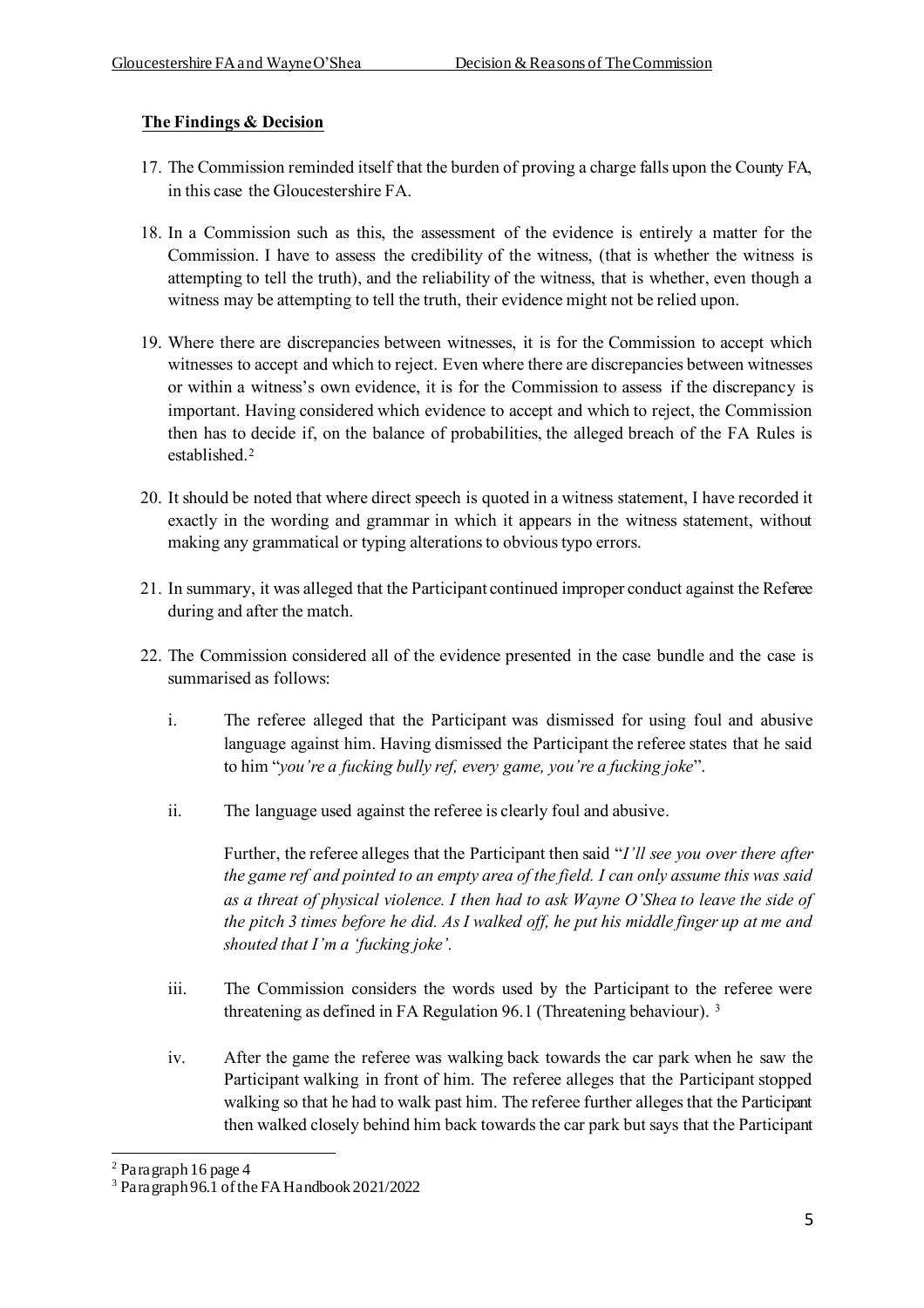did not say anything to him. He "*assumed"* that the Participant was walking so close behind him in an attempt to further intimidate him.

- v. From the evidence placed before the Commission it is difficult to determine whether the Participant's actions of walking behind the referee "*so close*" are a continuation of his earlier threatening behaviour as it is not known how close he was walking behind the referee and because the referee "*assumed*" that his actions were meant to further intimidate him. For this reason the Commission has not considered this part of the evidence to constitute a continuance of the Participant's earlier threatening behaviour.
- vi. The Club have accepted the charge.
- 23. Therefore, after careful consideration of all of the evidence I found that it was more likely than not that the Participant did use threatening and abusive language and behaviour towards the Match Official and therefore found the E3.1 Charge<sup>4</sup> is PROVEN.

# **Previous Disciplinary Record**

- 24. After finding the charge proven I sought the offence history of the Participant and found the following misconduct findings against his name in the previous five Seasons;
	- i. 08/12/2018 Improper Conduct (including threatening and / or abusive language behaviour). He received a 2 match suspension and a fine of £45.00.
	- ii. 03/12/2016 Improper Conduct against a Match Official (including abusive language / behaviour). He received a 3 match suspension and a £30.00 fine.

## **Mitigation**

- 25. No formal mitigation was presented by the Club. The Commission has considered the following to be matters of mitigation when determining the appropriate sanction to be imposed in this case however:
- i. The Club have accepted the charge.
- ii. The Club have apologised to the referee and informed him that they will be taking their own action against the Participant, ensuring that he has no further involvement at the Club on either a Saturday or Sunday for the remainder of the season.
- iii. The Club are to ask the Participant not to spectate at any further games for the remainder of the season.

## **The Sanction**

<sup>4</sup> Paragraph 4 Page 2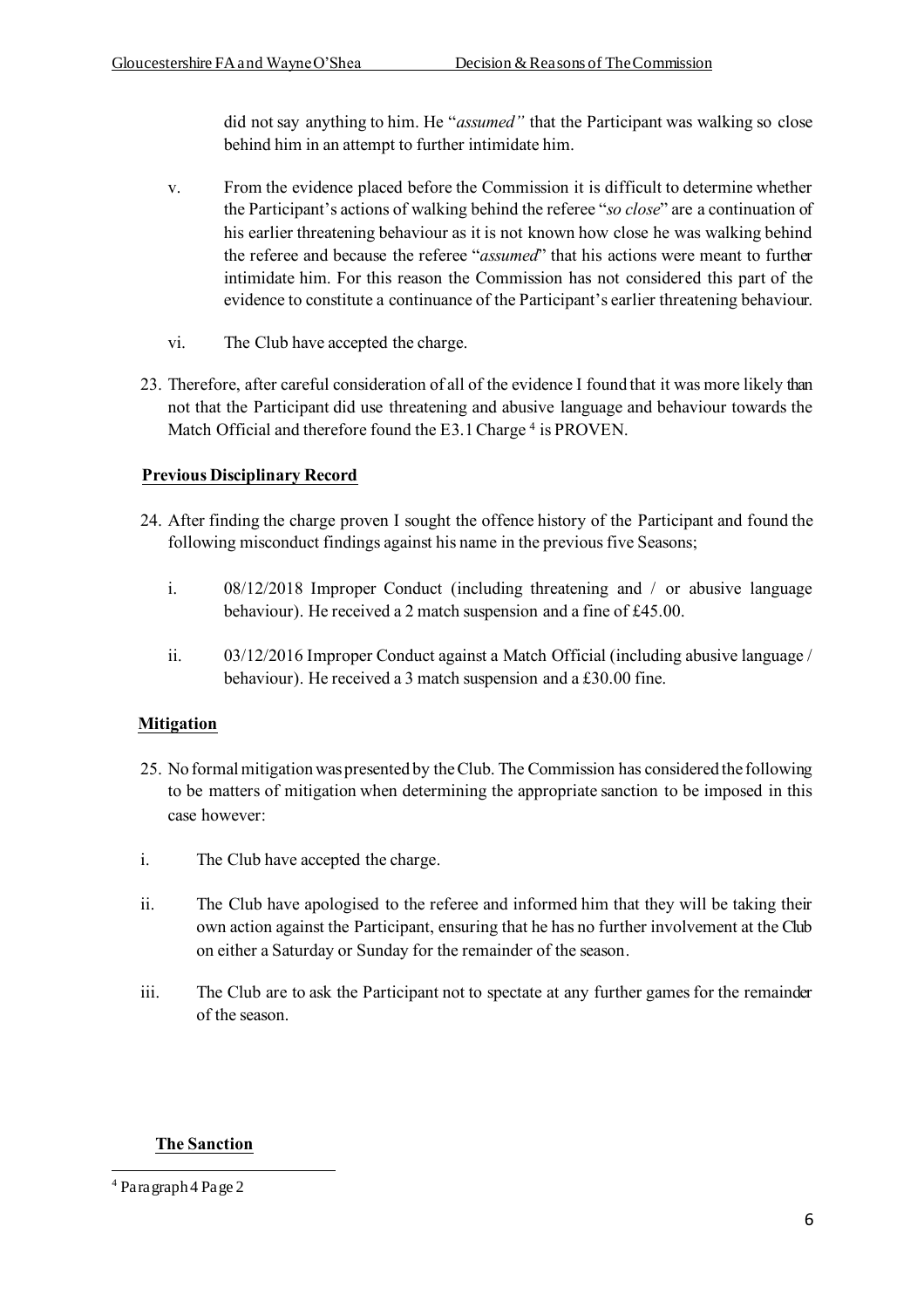- 26. In a case of Improper Conduct (Threatening Behaviour) the Commission must apply the relevant Disciplinary Regulations.<sup>5</sup>
- 27. Categories of Offences against Match Officials are defined in the FA Handbook 2021/2022.

In this case the Commission is satisfied that the threat made to the referee was a threat of potential physical abuse or violence against the referee, and it was understandable, considering the circumstances under which the threat was made, that the referee may well feel that the Participant may carry out the threat immediately, or soon after the match taking into account the exact words that were used. <sup>6</sup>

- 28. The Commission noted that the Sanction Guideline for the E3.1 Offence is a suspension from all football activities for a period of between 56 days and 182 days. The recommended entry point, prior to considering any mitigation or aggravating factors, is 112 days, together with a fine up to £100.00, with a mandatory minimum of £50.00, together with an order that the Participant must complete an education programme before the time-based suspension is served.
- 29. In determining sanction, the Commission finds aggravating factors in this case, namely:
	- i. The Participant was an Official of the Club. He is recorded as being the Assistant Manager of the team.
	- ii. The Participant displayed a continuing course of improper conduct towards the referee, it was not just one allegation of a solitary act. He initially failed to leave the pitch and had to be asked to do so on three occasions by the referee. He continued to use foul and abusive language towards the referee after he had been dismissed and after he had made the threat detailed in these reasons. He also made an obscene gesture towards the referee prior to leaving the pitch.
	- iii. This improper conduct, carried out by the Assistant Manager of the team, played out in the presence of young persons as this was an Under 16's League fixture.
	- iv. The two previous misconduct charges recorded against the Participant during the previous five seasons cannot be overlooked when determining the appropriate sanction.
- 30. After taking into account all of the evidence presented in this case, and after careful consideration of the identified aspects of the mitigation, and the aggravating factors identified, the Commission applies the following sanction:

Wayne O'Shea is:

i. Suspended from all football activities for a period of 126 days. This includes a ground /venue ban.

 $5$  Paragraph 101.1 – 101.3 & 102 on page 195 of the FA Handbook 2021/2022.

<sup>6</sup> Paragraph 96.1on Page 194 of the FA Handbook 2021/2022